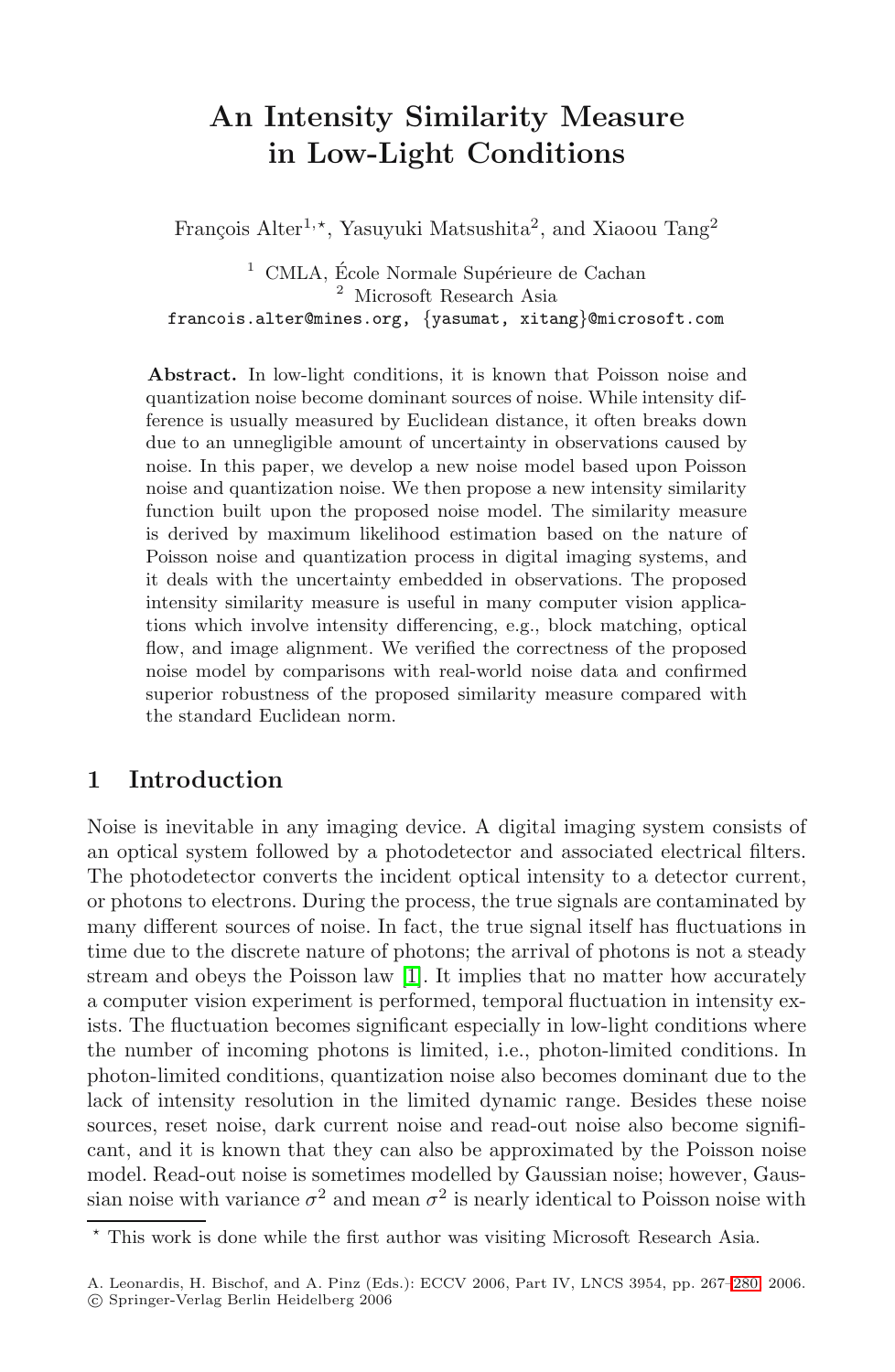

**Fig. 1.** Sources of noise in imaging process in low-light conditions. In low-light conditions, photon noise and quantization noise become dominant. In addition to them, there exist reset noise, dark current noise and readout noise that also cannot be ignored. It is known that they can be approximated by a Poisson distribution.

mean  $\sigma^2$  if  $\sigma$  is sufficiently large. Read-out noise satisfies this condition when operating a camera at room temperature and with a high read-out frequency.

Important low-light vision applications include night vision, medical imaging, underwater imaging, microscopic imaging and astronomical imaging. Even in daily situations, Poisson noise often becomes significant in high-speed imaging. In these situations, uncertainty in observations increases significantly due to Poisson noise and quantization noise. Particular operations under these conditions, such as template matching  $[8, 6, 12]$  $[8, 6, 12]$  $[8, 6, 12]$  and edge detection  $[5, 4, 2, 10]$  $[5, 4, 2, 10]$  $[5, 4, 2, 10]$  $[5, 4, 2, 10]$ , have been widely studied for many applications in fields such as object recognition and motion estimation. Image restoration is also one of the central problems since photon-limited images are usually severely degraded. Statistical methods [\[15,](#page-10-8)[14,](#page-10-9) [11,](#page-10-10) [13,](#page-10-11) [7\]](#page-10-12), such as maximum likelihood (ML) estimation, are found to be effective since they can account for the special properties of the Poisson distribution. All of these techniques are found useful in low-light conditions; however, one fundamental question still remains open; what is the similarity between two intensity observations with uncertainty?

Intensity distance is often measured in many computer vision algorithms, and it is usually computed by Euclidean distance. Let  $k, l$  be two intensity measurements. The Euclidean distance  $d_E(k, l)$  is given by  $d_E^2(k, l) = (k-l)^2$ . It is correct for measuring the intensity distance between two signals when intensity noise is negligible, or a non-biased distribution of noise is assumed. However, they do not hold in photon-limited conditions where a significant amount of biased noise is added to the signal. Therefore, it is important to establish a new intensity similarity function which deals with the uncertainty embedded in observations.

In this paper, we describe a new noise model for low-light conditions and propose a new intensity similarity measure based upon the noise model. This paper has two primary contributions.

**– Poisson-quantization noise model:** A realistic noise model in low-light conditions is derived. The new noise model is built upon two inevitable noise sources: Poisson noise and quantization noise. We call the combined model of these two noise sources the Poisson-quantization noise, or PQ-noise in short. The proposed noise model is able to account for the uncertainty caused by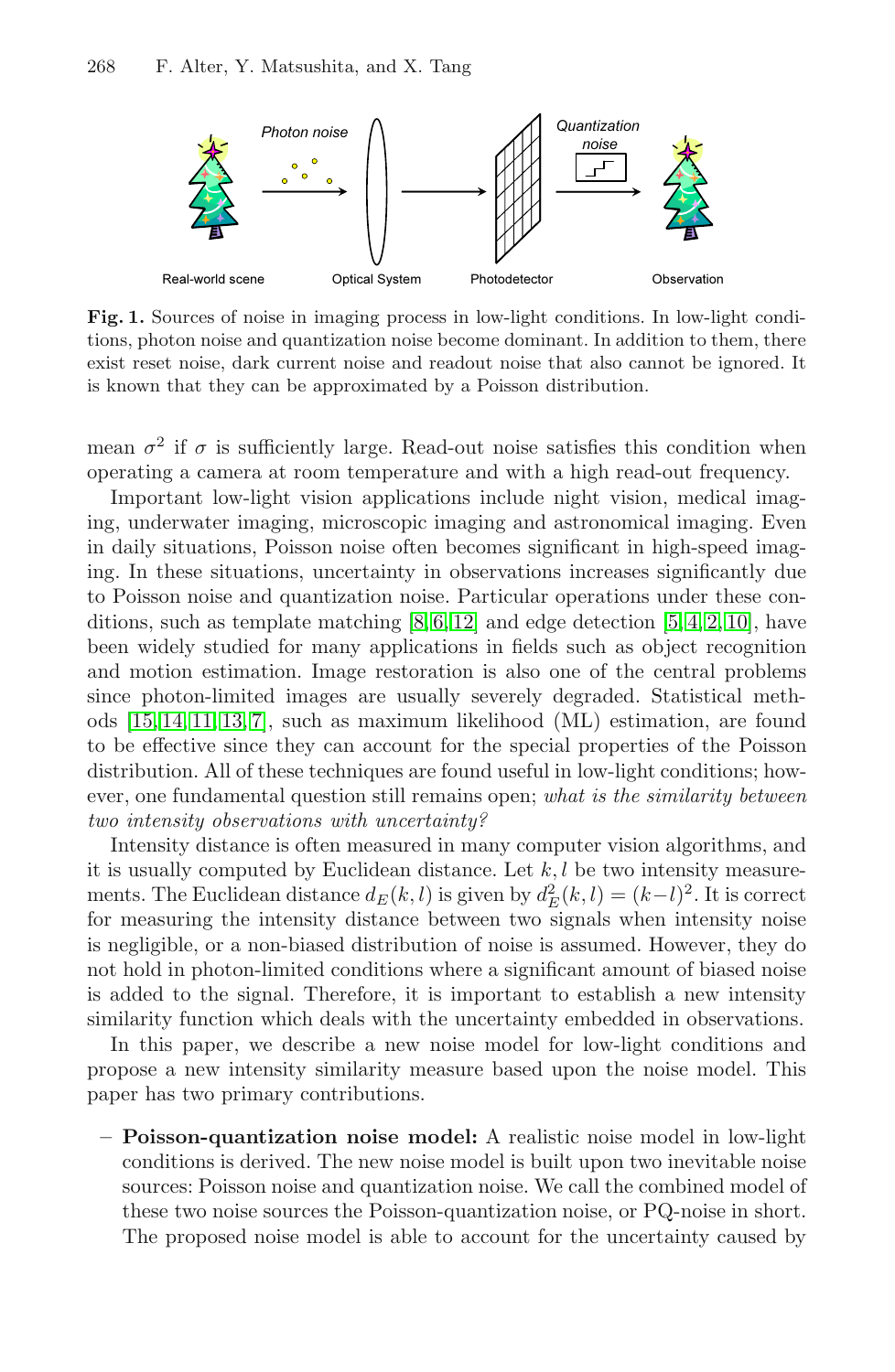the nature of photon arrival and digitizing process. The correctness of the proposed noise model is confirmed by experiments with real-world data.

**– A new intensity similarity measure:** A new intensity similarity measure is proposed based on our noise model, which deals with the uncertainty caused by PQ-noise. The proposed similarity measure is useful in many computer vision applications which involve intensity differencing, e.g., block matching, stereo, optical flow and image alignment. The key advantage of the similarity function is that it can easily take place of existing intensity distance functions based on Euclidean distance. We compare the performance of the new intensity similarity function with the Euclidean distance function in order to verify the robustness of the proposed method against noise.

The outline of the paper is as follows: In Section [2,](#page-2-0) we briefly review the Poisson noise model and quantization noise model, and derive the PQ-noise model. Section [3](#page-4-0) formalizes the intensity similarity function which measures the likelihood of two observations. The correctness and effectiveness of the PQnoise model and the intensity similarity measure are verified with experiments described in Section [4.](#page-7-0)

### <span id="page-2-0"></span>**2 Poisson-Quantization Noise Model**

In this section, we first briefly review Poisson noise and quantization noise in Sections [2.1](#page-2-1) and [2.2.](#page-2-2) We then formalize the Poisson-quantization noise model in Section [2.3.](#page-3-0)

#### <span id="page-2-1"></span>**2.1 Poisson Noise Model**

Poisson noise is modelled by a Poisson distribution defined as follows.

**Definition 2.1:** A Poisson distribution [\[9\]](#page-10-13) with parameter  $\lambda$  is defined for all  $k \in \mathbb{N}$  by the probability

$$
p(k,\lambda) = \frac{\lambda^k}{k!} e^{-\lambda},\tag{1}
$$

with the mean E and variance V defined as follows.

$$
E(\lambda) = \sum_{k=0}^{\infty} k p(k, \lambda) = \lambda, \quad V(\lambda) = \sum_{k=0}^{\infty} k^2 p(k, \lambda) - E^2 = \lambda.
$$
 (2)

#### <span id="page-2-2"></span>**2.2 Quantization Noise Model**

Quantization noise is the uncertainty caused by rounding observation amplitudes to discrete levels which occurs due to the finite amplitude resolution of any digital system. In analog-to-digital conversion, the signal is assumed to lie within a predefined range. Suppose the minimum number of electrons which is necessary to raise one level of observed intensity is  $q$ , and  $e_q$  is the quantization noise. The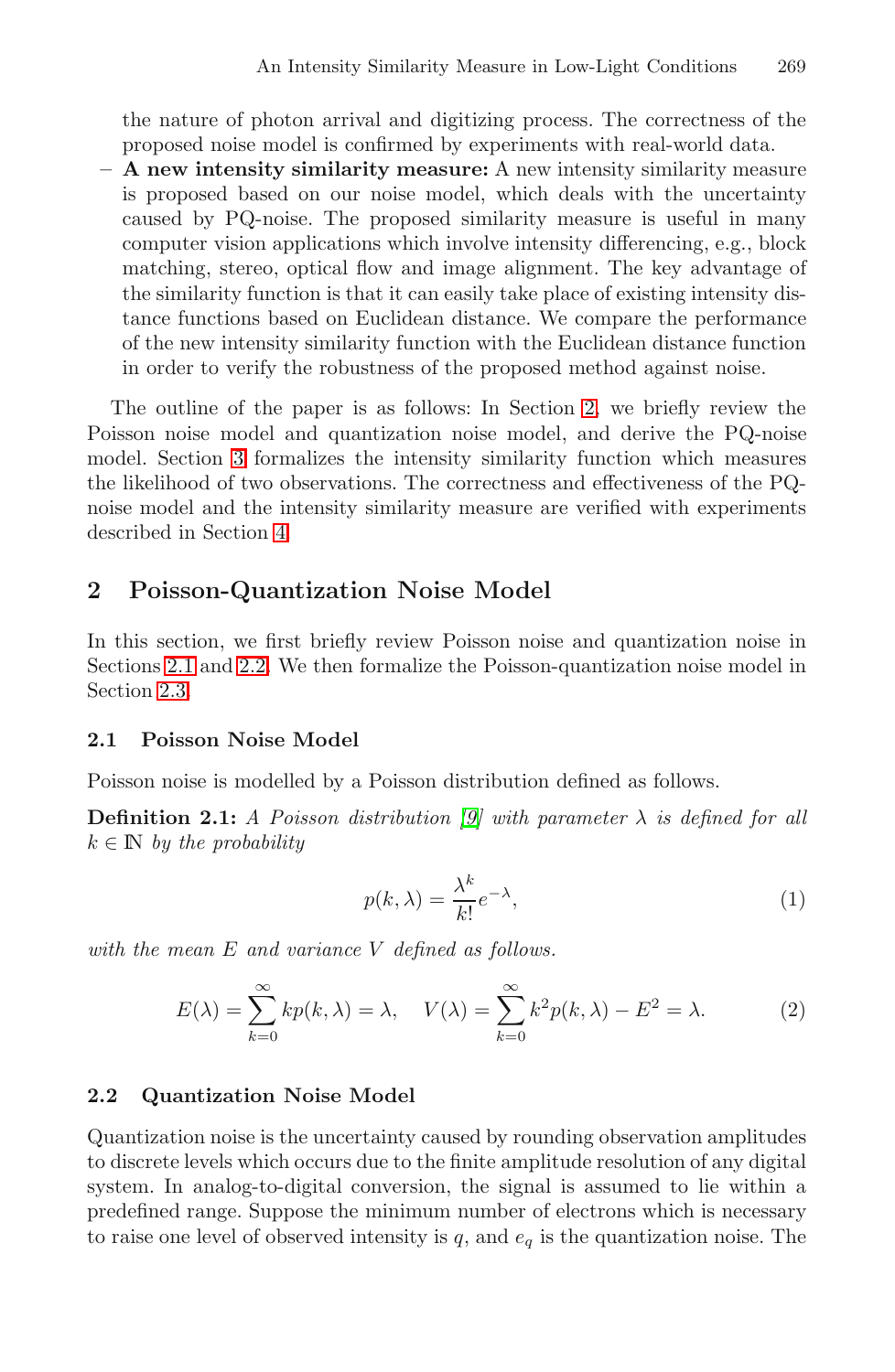count of electrons is proportional to the number of photons by the factor of the photon-electron conversion efficiency (the quantum efficiency of the sensor). A simple model of quantization noise can be described as

$$
e_q = \frac{N}{q} - \left\lfloor \frac{N}{q} \right\rfloor,\tag{3}
$$

where  $N$  is the number of electrons which are generated by the measurement. For a more detailed quantization error analysis in computer vision, readers are referred to [\[3\]](#page-10-14).

#### <span id="page-3-0"></span>**2.3 Poisson-Quantization Noise Model**

Now we formalize the PQ-noise model, which is the combination of Poisson noise and quantization noise.

**Definition 2.2:** A Poisson distribution with parameter  $\lambda$  and quantization  $Q =$  ${q_0 = 0, \ldots, q_k, \ldots, q_{n+1} = \infty}$  is defined for all  $k \in \{0, \ldots, n\}$  by the probability  $p(k, \lambda, Q)$  as

$$
p(k,\lambda,Q) = \sum_{i=q_k}^{q_{k+1}-1} \frac{\lambda^i}{i!} e^{-\lambda}.
$$
 (4)

<span id="page-3-4"></span>The quantization parameter  $q_k$  represents the minimum number of electrons which produces intensity level  $k$ .

Suppose the simple case where the quantization interval is constant, i.e.,  $q_k =$  $kq$ , and the observations are far from saturation. The quantization interval is defined as the range of input values assigned to the same output level. With this simple model, we first observe the different behavior of PQ-noise from that of the Poisson noise model. We later relax the assumption to fit to a more realistic model. In this condition, the mean  $E(\lambda, q)$  and variance  $V(\lambda, q)$  of the PQ-noise model are given by<sup>[1](#page-3-1)</sup>:

$$
E(\lambda, q) = \frac{\lambda}{q} - \frac{1}{2} + \frac{1}{2q} + \frac{1}{q} \sum_{k=1}^{q-1} \frac{e^{\lambda(e^{\frac{2\pi i k}{q}} - 1)}}{1 - e^{-\frac{2\pi i k}{q}}},
$$
(5)

<span id="page-3-3"></span><span id="page-3-2"></span>
$$
V(\lambda, q) = \frac{\lambda}{q} + \frac{1}{12} - \frac{1}{12q^2} - \frac{2\lambda}{q^2} \sum_{k=1}^{q-1} \frac{e^{\frac{2\pi i k}{q}} e^{\lambda(e^{\frac{2\pi i k}{q}} - 1)}}{1 - e^{-\frac{2\pi i k}{q}}} + \frac{2}{q^2} \sum_{k=1}^{q-1} \frac{e^{-\frac{2\pi i k}{q}} e^{\lambda(e^{\frac{2\pi i k}{q}} - 1)}}{(1 - e^{-\frac{2\pi i k}{q}})^2} + \frac{1}{q} \sum_{k=1}^{q-1} \frac{e^{\lambda(e^{\frac{2\pi i k}{q}} - 1)}}{1 - e^{-\frac{2\pi i k}{q}}} - \frac{1}{q^2} \left( \sum_{k=1}^{q-1} \frac{e^{\lambda(e^{\frac{2\pi i k}{q}} - 1)}}{1 - e^{-\frac{2\pi i k}{q}}} \right)^2.
$$
 (6)

As seen in the above equations and in Fig. [2,](#page-4-1) oscillation with an exponential decay  $e^{-\lambda(1-cos(\frac{2\pi}{q}))}$  is observed in both mean and variance. The minimum intensity level of the linear range corresponds to  $\lambda \propto \frac{1}{1-cos(\frac{2\pi}{q})} \approx \frac{q^2}{2\pi^2}$ .

<span id="page-3-1"></span> $<sup>1</sup>$  The derivation of the mean and variance is detailed in Appendix A.</sup>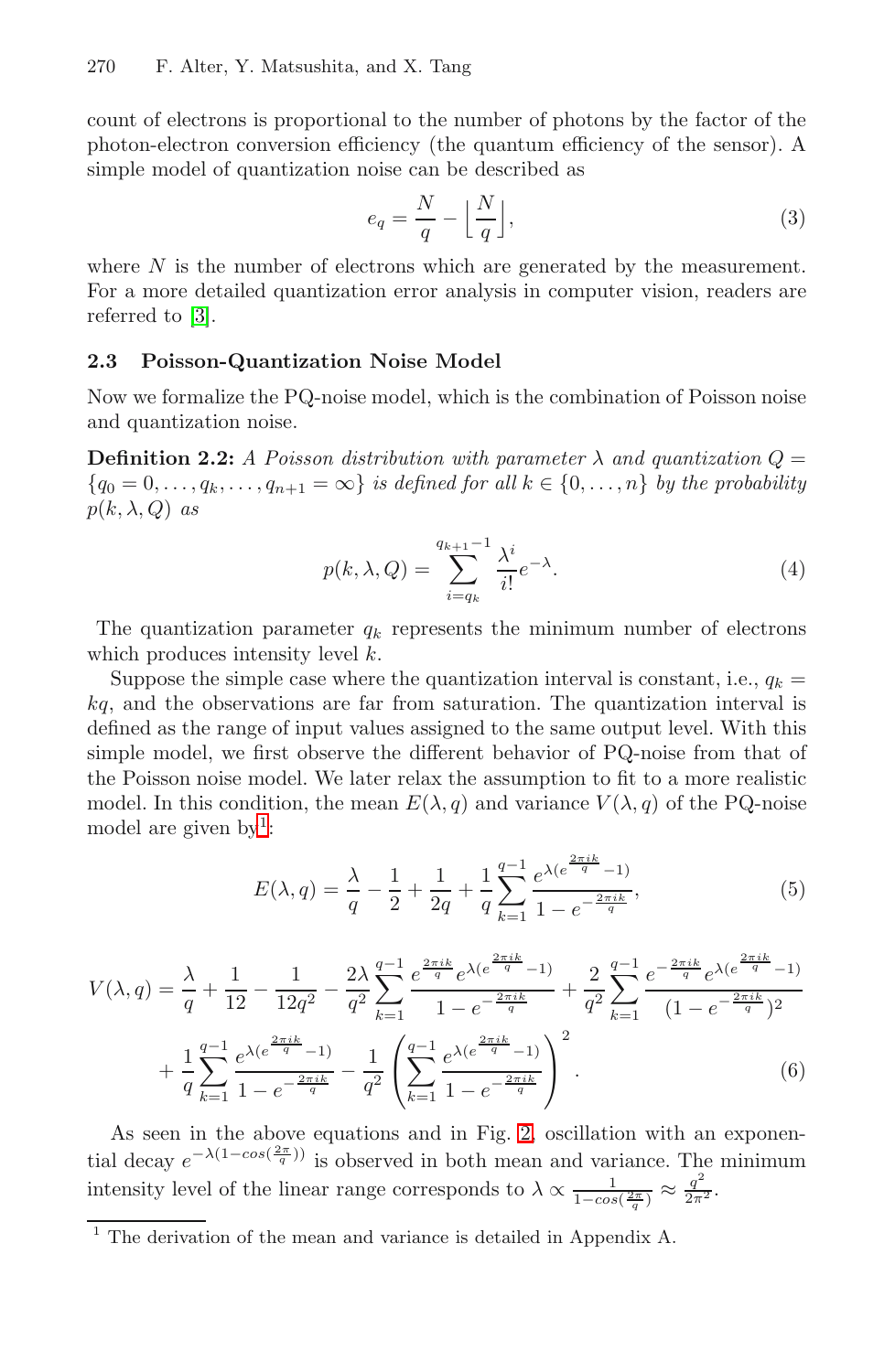

<span id="page-4-1"></span>Fig. 2. The mean and variance properties of PQ-noise. Due to quantization noise, strong oscillations are observed. Left: Evolution of the mean with respect to  $\lambda$  with  $q = 100$ . Right: Evolution of the variance with respect to the mean with  $q = 100$ .

Fig. [2](#page-4-1) illustrates the difference between the ordinary Poisson noise model and the PQ-noise model. As shown in the figures, PQ-noise has oscillations due to the quantization noise component.

In practice,  $q_1$  does not equal to q due to the shift of the function caused by the offset voltage. Here we consider the more realistic model of the PQ-noise model with the following conditions:  $q_0 = 0$  and  $q_k = q_1 + (k-1)q$ . It is possible to derive  $E(\lambda, q)$  and  $V(\lambda, q)$  for this condition by the same derivation used for Eqs. [\(5\)](#page-3-2) and [\(6\)](#page-3-3). When  $E(\lambda, q)$  is reasonably high, i.e.,  $E(\lambda, q) \gg \frac{q}{2\pi^2}$ , the following relationship<sup>[2](#page-4-2)</sup> between  $E(\lambda, q)$  and  $V(\lambda, q)$  holds in the linear range.

$$
V(E, q, q_1) = \frac{E}{q} + \frac{q^2 + 12q_1 - 6q - 7}{12q^2}.
$$
\n(7)

<span id="page-4-3"></span>This model has two unknown parameters q and  $q_1$ . These unknown parameters can be calibrated by fitting the observed noise data to Eq. [\(7\)](#page-4-3).

### <span id="page-4-0"></span>**3 Derivation of Intensity Similarity Measure**

Given two intensity observations  $k$  and  $l$ , what can we tell about the similarity between them? Usually, the similarity is measured by Euclidean distance with an assumption that  $k$  and  $l$  are true signals, or the noise model is non-biased. However, they do not hold in low-light conditions. We develop a new intensity similarity measure which is based upon the probability that two intensity observations come from the same source intensity. In this section, we first derive the intensity similarity measure for the Poisson noise case in order to make the derivation clear. We then develop the intensity similarity measure for the PQnoise model. In fact, the Poisson noise model can be considered as the special case of the general PQ-model with the quantization parameter  $q = q_1 = 1$ .

#### **3.1 Poisson Noise Case**

In the Poisson noise model, the case where two observed intensities arise from the same intensity distribution is equivalent to their sharing the same parameter

<span id="page-4-2"></span> $\frac{2}{7}$  The derivation of Eq. [\(7\)](#page-4-3) is detailed in Appendix B.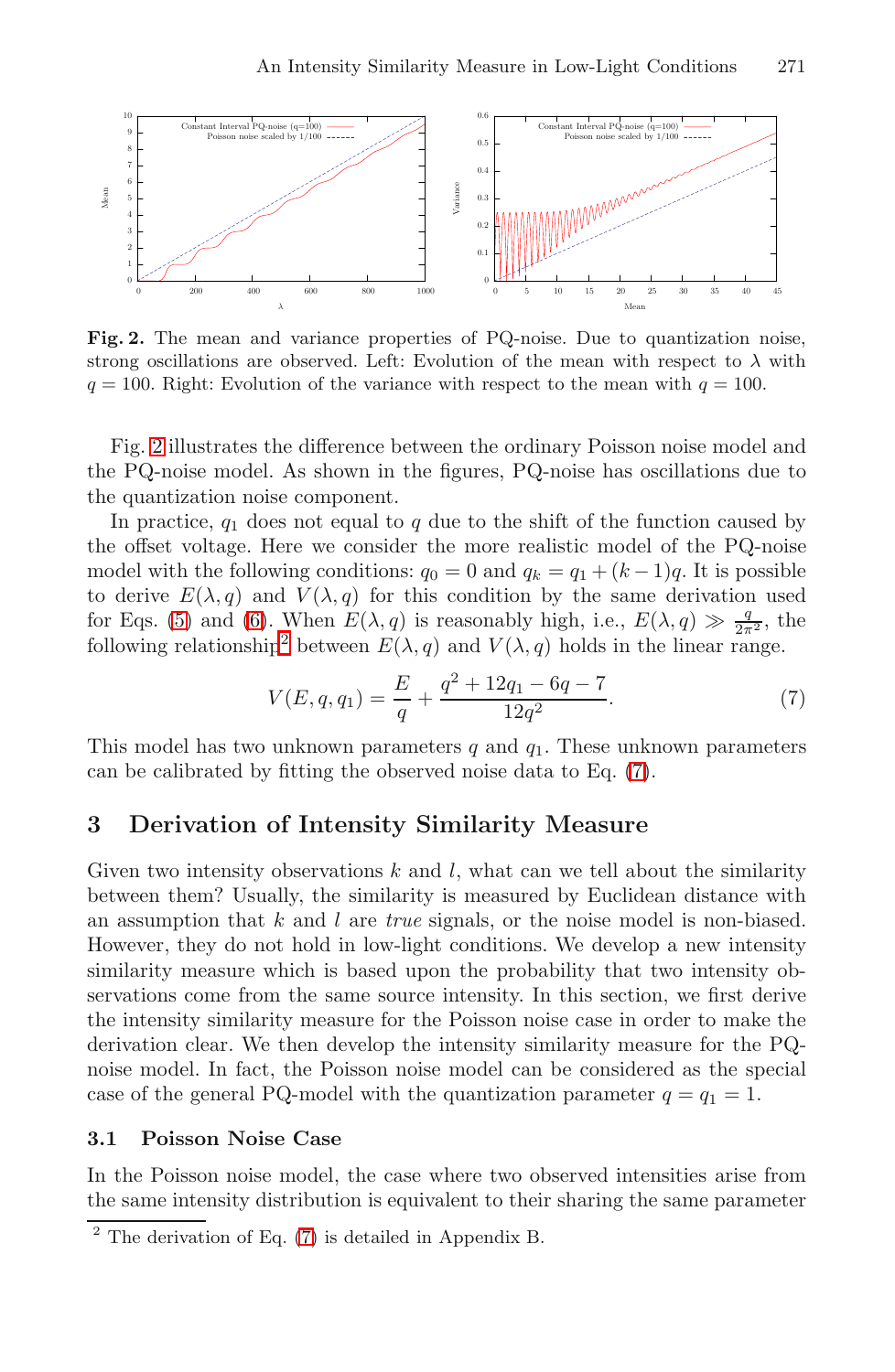

**Fig. 3.** The intensity similarity function defined in Eq. [\(10\)](#page-5-0)

<span id="page-5-2"></span> $\lambda$ . If we assume that two intensity observations have the same parameter  $\lambda$ , the probability of obtaining two observations  $k$  and  $l$  is

$$
P(k, l, \lambda) = p(k, \lambda)p(l, \lambda) = \frac{\lambda^{k+l}}{k!l!}e^{-2\lambda}.
$$
\n(8)

<span id="page-5-1"></span>This is obviously not sufficient to produce the actual probability because of the unknown parameter  $\lambda$ . However, the best case where  $\lambda$  maximizes the probability gives the measure which maximizes the similarity between  $k$  and  $l$ . Indeed, this approach corresponds to the ML estimation of the observation of the pair  $(k, l)$ . Therefore, the optimal  $\hat{\lambda}$  can be obtained by putting the first derivative  $\frac{\partial P}{\partial \lambda} = 0$ , and we obtain

$$
\hat{\lambda} = \frac{k+l}{2},\tag{9}
$$

which maximizes the probability defined in Eq. [\(8\)](#page-5-1). In this way, the intensity similarity function can be defined as

$$
d(k,l) = -\ln(P(k,l,\hat{\lambda})) = (k+l)\left(1 - \ln\left(\frac{k+l}{2}\right)\right) + \ln(k!) + \ln(l!). \quad (10)
$$

<span id="page-5-0"></span>Note that this similarity measure does not agree with the exact definition of distance because  $d(k, k) > 0$  if  $k > 0$ , but it produces the similarity between two observations.

Fig. [3](#page-5-2) shows the intensity similarity function defined in Eq. [\(10\)](#page-5-0). The function has a similarity to the  $l^2$  norm when two observed intensity levels are high. In fact, when k and l are sufficiently big,  $d(k, l)$  has a connection to the squared  $l^2$  norm. This can be shown by rewriting Eq. [\(10\)](#page-5-0) with the approximation  $\ln(k!) \approx k \ln(k) - k$ :

$$
d(k,l) \approx k \ln(k) + l \ln(l) - (k+l) \ln\left(\frac{k+l}{2}\right)
$$
  
=  $f(k) + f(l) - 2f\left(\frac{k+l}{2}\right) \approx \frac{f''\left(\frac{k+l}{2}\right)(k-l)^2}{4} \approx \frac{(k-l)^2}{2(k+l)}.$  (11)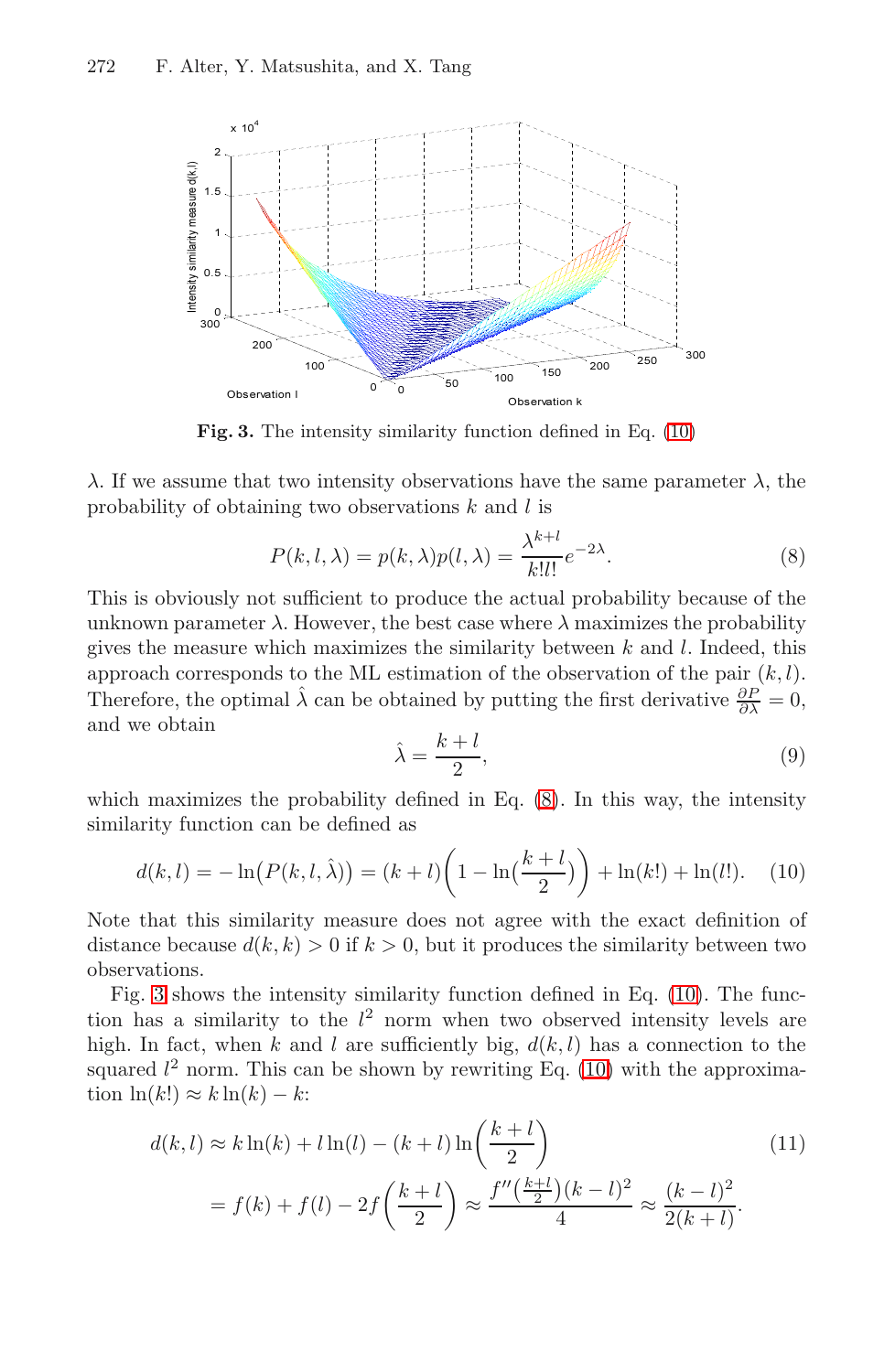#### <span id="page-6-3"></span>**3.2 Poisson-Quantization Noise Case**

Using the derivation in the previous section, we formalize the intensity similarity function for the PQ-noise model. We first define the joint probability  $P$ ; the probability of observing k and l having parameters  $\lambda_k$  and  $\lambda_l$  respectively with the quantization Q by

$$
P(k, l, \lambda_k, \lambda_l, Q) = p(k, \lambda_k, Q)p(l, \lambda_l, Q). \tag{12}
$$

<span id="page-6-2"></span>We are seeking  $\hat{\lambda}$  (=  $\lambda_k = \lambda_l$ ) which maximizes the probability P. This is equivalent to maximizing the probability that two intensity observations share the same intensity source  $\lambda$ . We denote  $P(k, l, \lambda, Q) = P(k, l, \lambda_k, \lambda_l, Q)$  when  $\lambda_k = \lambda_l$ . The optimal  $\hat{\lambda}$  always exists since the logged probability  $-\ln P$  is convex.[3](#page-6-0)

1. If  $k = l$ , the maximum of  $P(k, k, \lambda, Q)$  is given by<sup>[4](#page-6-1)</sup>

$$
\hat{\lambda} = (q_k ... (q_{k+1} - 1))^{\frac{1}{q_{k+1} - q_k - 1}}.
$$
\n(13)

2. If  $k \neq l$ , we can obtain the optimal  $\hat{\lambda}$  by minimizing the convex function  $-\ln(P)$ . Here we describe a simple algorithm for finding the optimal  $\lambda$  with a dichotomic search over the first derivative of P.

> **Algorithm.** for finding the optimal  $\hat{\lambda}$ Input are  $k, l, q_k, q_{k+1}, q_l, q_{l+1}$  and  $n_{iter}$ . Set  $\lambda_{min} = 0$  and  $\lambda_{max}$  sufficiently big, and  $n = 0$ , While  $n < n_{iter}$  and  $P' \neq 0$ do Set  $\lambda \leftarrow \frac{\lambda_{min} + \lambda_{max}}{2}$  and  $n \leftarrow n + 1$ . Compute  $P' = -\frac{\partial \ln(P(k,l,\lambda,Q))}{\partial \lambda}$ <br>If  $P' < 0$  set  $\lambda_{min} \leftarrow \lambda$ . If  $P' > 0$  set  $\lambda_{max} \leftarrow \lambda$ . done Set  $\hat{\lambda} \leftarrow \lambda$ .

The sign of  $P'$  can be determined by computing the sign of

<span id="page-6-4"></span>
$$
\left(\frac{\lambda^{q_{k+1}-1}}{(q_{k+1}-1)!}-\frac{\lambda^{q_k}-1}{(q_k-1)!}\right)\sum_{i=q_l}^{q_{l+1}-1}\frac{\lambda^i}{i!}+\left(\frac{\lambda^{q_{l+1}-1}}{(q_{l+1}-1)!}-\frac{\lambda^{q_l-1}}{(q_l-1)!}\right)\sum_{i=q_k}^{q_{k+1}-1}\frac{\lambda^i}{i!}.
$$

To find the optimal  $\hat{\lambda}$ , other descent methods such as gradient descent, Newton-Raphson, etc. can also be used alternatively.

<sup>3</sup> The convexity is proved in Appendix C.

<span id="page-6-1"></span><span id="page-6-0"></span><sup>&</sup>lt;sup>4</sup> It can be derived from the first derivation of the function described in Appendix C.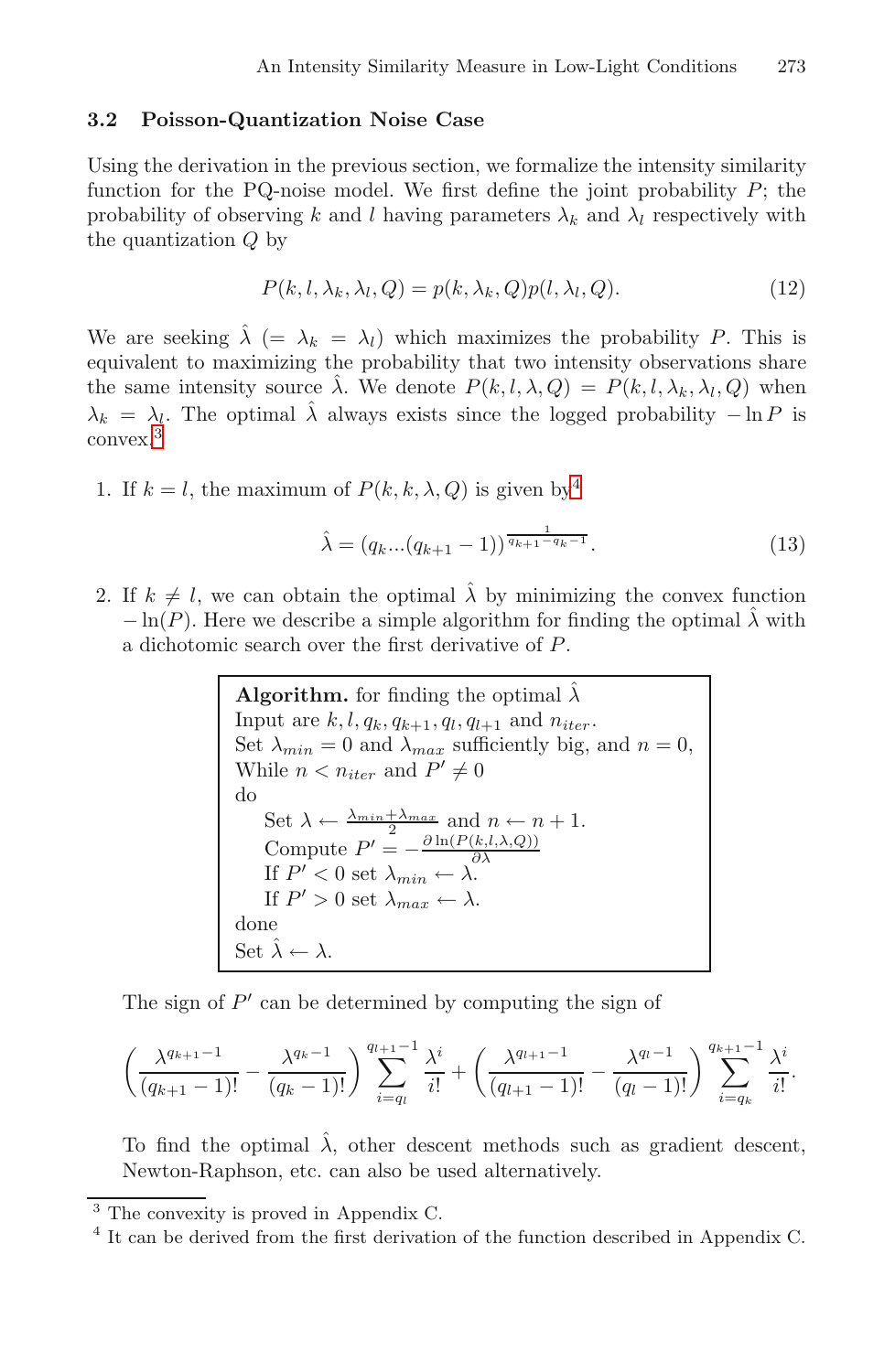In the above way, the optimal  $\lambda$  is determined. The intensity similarity function is finally determined by plugging in the optimal  $\lambda$  into the following function using Eqs.  $(4)$  and  $(12)$ :

$$
d(k, l, Q) = \min_{\lambda} \{-\ln(P(k, l, \lambda, Q))\} = -\ln(P(k, l, \hat{\lambda}, Q))
$$
\n
$$
= -\ln\left\{e^{-2\hat{\lambda}}\left(\sum_{i=q_k}^{q_{k+1}-1} \frac{\hat{\lambda}^i}{i!}\right)\left(\sum_{j=q_l}^{q_{l+1}-1} \frac{\hat{\lambda}^j}{j!}\right)\right\}.
$$
\n(14)

### <span id="page-7-0"></span>**4 Experiments**

In order to confirm our theoretical results, we performed experiments with realworld noise datasets. Our interests are 1) verifying the correctness of the proposed PQ-noise model and 2) confirming the superiority of the proposed intensity similarity measure over the standard  $l^2$  norm.

In order to obtain datasets, we mounted a video camera at a fixed position and captured an image sequence of a static scene in a low-light condition. Therefore, the only fluctuation in an image sequence is caused by noise. The images captured under the severe low-light conditions are almost totally black to human eyes, but they still contain intensity information. Fig. [4](#page-8-0) shows one of such scenes used for the experiment. We captured raw image sequences by a Point Grey Dragonfly<sup>TM</sup> camera, and the intensities observed in the green channel are used for the entire experiment. For the illumination source, a DC light source is used to avoid intensity oscillations. We also used a small aperture and a short shutter speed to produce a low-light environment.

**PQ-noise model.** To verify the correctness of the PQ-noise model, we compared the mean-variance distribution of the real-world data with our analytic model described in Sec. [3.2.](#page-6-3) For the experiment, we have captured 1000 images of a static scene in a low-light condition. The unknowns q and  $q_1$  are both estimated by least squares fitting to the linear range of the PQ-noise model described in Eq. [\(7\)](#page-4-3). Fig. [5](#page-8-1) shows the plot of observations and the analytic model with estimated q and  $q_1$ . As shown in the figure, our analytic model well fits the actual observations, especially in the low intensity levels where the oscillation is observed clearly. The root mean-square error of observations from the theoretic curve is 0.0090 in Fig. [5.](#page-8-1)

**Intensity similarity measure.** To evaluate the robustness of the proposed similarity measure against noise, block matching is applied to the image sequences; if the block stays at the original position, the measure is not affected by noise. The same test is performed using the  $l^1$  and  $l^2$  norms over the same datasets, and we compared the outcomes of these norms with that of the proposed intensity similarity measure. We denote the  $l^1$  and  $l^2$  norm measure and our intensity similarity measure described in Eq. [\(14\)](#page-6-4) as  $d_{l<sup>1</sup>}$ ,  $d_{l<sup>2</sup>}$  and  $d_{PQ}$  respectively. The parameters for  $d_{PQ}$ , i.e., q and  $q_1$ , are calibrated beforehand by curve fitting as done in the previous experiment. The parameters  $q$  and  $q_1$  are estimated as  $q = 67$  and  $q_1 = 168$  in our experiment.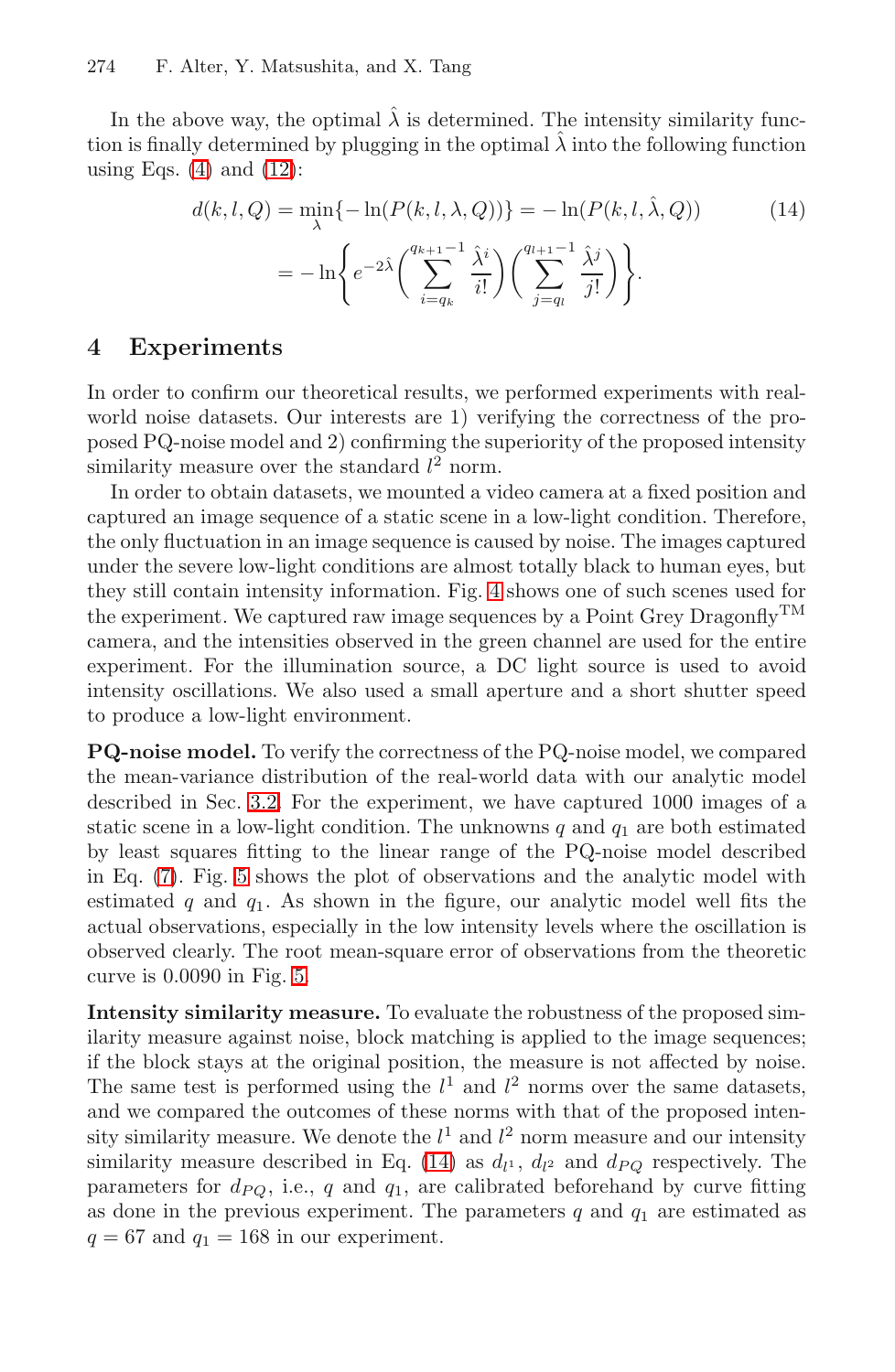

**Fig. 4.** One of the scenes used for the experiment. Left: The original input image in a low-light condition. Right: The left image is linearly scaled by 60.

<span id="page-8-0"></span>

<span id="page-8-1"></span>**Fig. 5.** Evolution of the variance with the mean. The dotted line is the theoretical result with the calibrated parameters,  $q = 67$  and  $q_1 = 168$ . The dots are the measured noise which is obtained from 1000 images of a static scene under a low-light condition.

In the left image of Fig. [6,](#page-9-0) the performance growth obtained by our similarity measure in comparison with the  $l^1$  and  $l^2$  norm is shown. Our major interest is the comparison with the  $l^2$  norm; however, a comparison with the  $l^1$  norm is also given since the  $l^1$  norm is often used in practice because of its simplicity. In the left graph,  $0\%$  indicates the same performance as the  $l^1$  or  $l^2$  norm. The performance growth from the  $l^2$  norm, for example, is computed by  $\frac{N_c(d_{PQ}) - N_c(d_{l2})}{N_c(d_{l2})}$ where  $N_c(d_{PQ})$  and  $N_c(d_{l^2})$  are the number of correct matches with  $d_{PQ}$  and  $d_{l^2}$ respectively. The same computation is applied for the  $l^1$  norm case to obtain the performance improvement analysis as well. We can observe that our similarity measure significantly exceeds the  $l^1$  and  $l^2$  measures, especially when the block size is small. In fact, when the number of pixels in a block is large, the averaging of error reduces the biased property of the Poisson-quantization distribution. Therefore, the  $l^2$  norm which is adapted to Gaussian noise becomes effective as well.

In order to analyze the performance variation in different low-light conditions, we performed the same experiment over image sequences with different exposure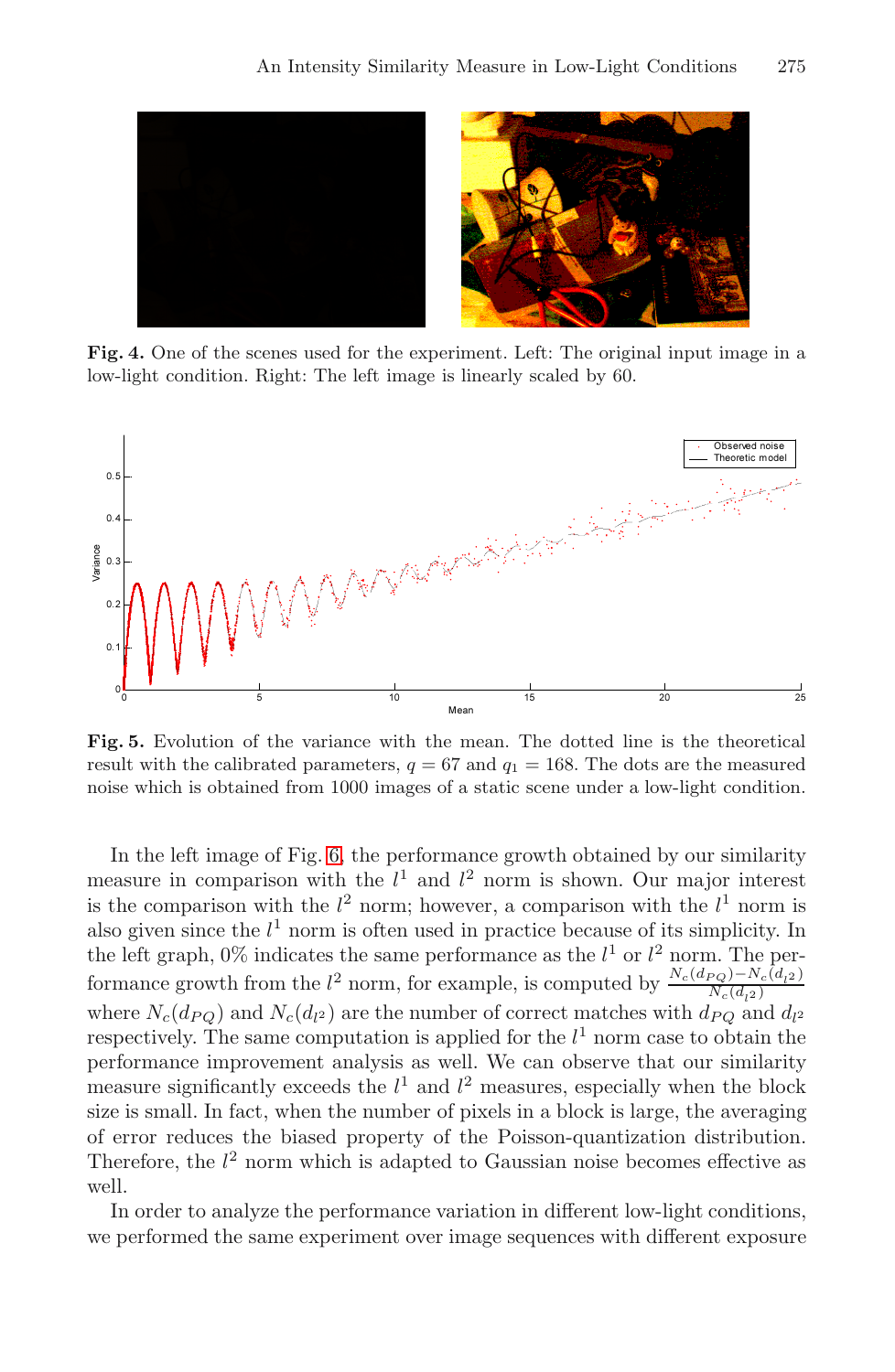

<span id="page-9-0"></span>**Fig. 6.** Performance evaluation the proposed intensity similarity measure. Left: Performance growth of block matching using our intensity similarity measure in comparison with the  $l^1$  and  $l^2$  norms. Right: Variation of the performance growth in comparison with  $l^2$  norm under different low-light conditions. The logarithm is taken for a visualization purpose on the right graph.

settings. The dataset is obtained by capturing the same scene with changing exposure time, i.e., t, 2t, 3t, 4t and 40t where  $t = 15ms$ . For these datasets, the observed intensity values have a range of  $[0, 7]$ ,  $[0, 12]$ ,  $[0, 18]$ ,  $[0, 24]$  and  $[0, 235]$ respectively. The last setting  $40t$  is not considered a low-light condition, but we tested with this setting as well in order to see the behavior of our similarity measure in such a condition. The right graph of Fig. [6](#page-9-0) shows the performance growth in comparison with the  $l^2$  norm using the different exposure settings. As shown in the graph, the proposed similarity measure is effective especially in severe low-light conditions. It can be seen that it also works for the ordinary condition (the  $40t$  setting), although the performance improvement from the  $l^2$ norm is almost zero.

### **5 Conclusion**

In this work, we have proposed a new intensity similarity measure which is useful for low-light conditions where Poisson noise and quantization noise become significant. The intensity similarity measure is derived from the Poissonquantization noise model which we develop as the combination of the Poisson noise model and the quantization noise model.

The correctness of the proposed PQ-noise model is verified by comparison with real-world noise data. The proposed intensity similarity measure is robust against Poisson-quantization noise, and is therefore effective in low-light conditions. The robustness is compared with the  $l^2$  norm using block matching, and we confirmed that the proposed method largely exceeds the performance of the  $l^2$  norm especially when the block size is small. Our intensity similarity measure is capable of achieving more accurate matching, especially in situations where large blocks cannot be used. The proposed noise model and intensity similarity measure are useful for many computer vision applications which involve intensity/image matching in photon-limited conditions.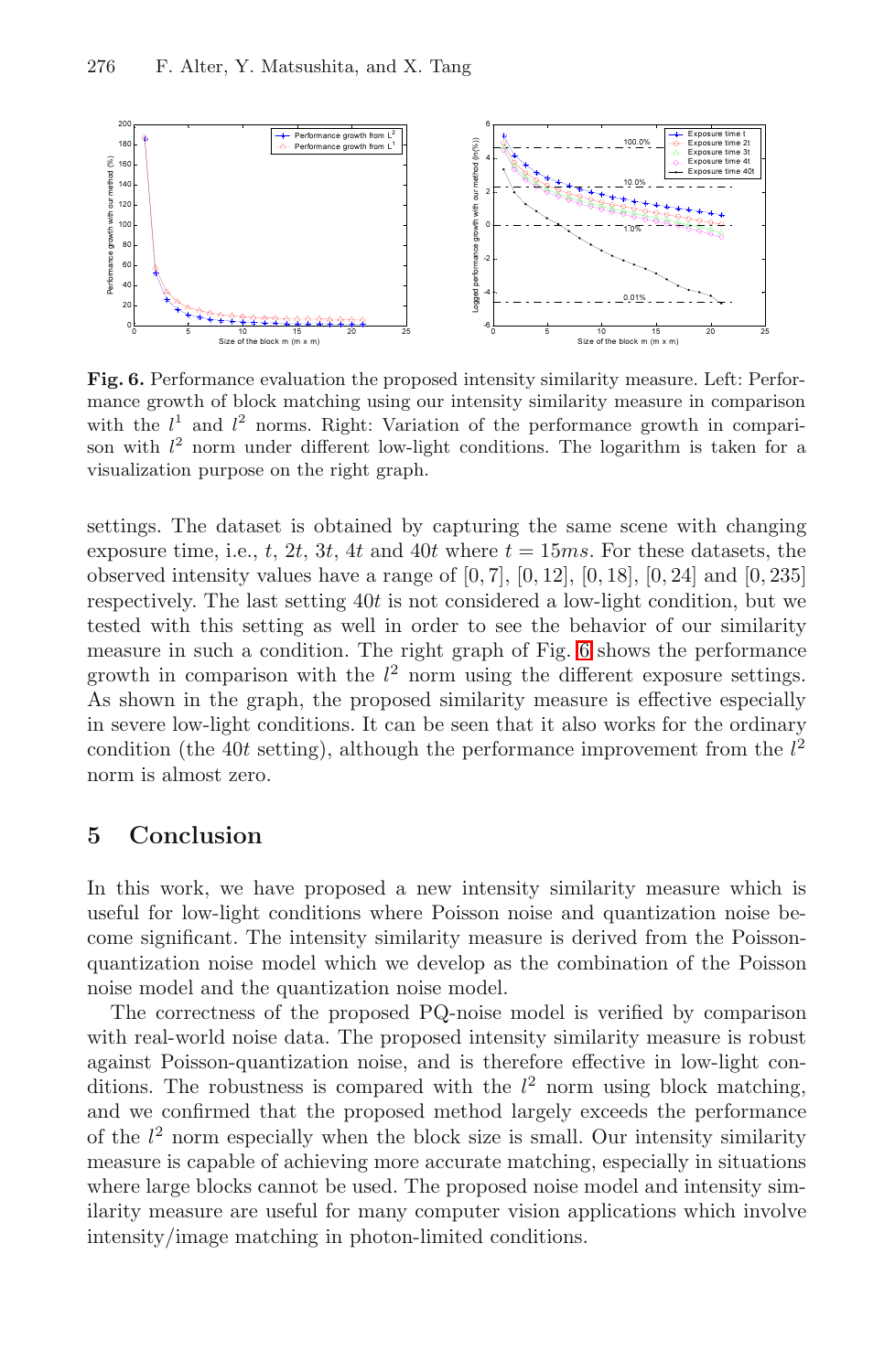## <span id="page-10-0"></span>**References**

- 1. N. Campbell. Discontinuities in light emission. Proc. Cambridge Phil. Soc., 15:310– 328, 1909.
- <span id="page-10-6"></span>2. M. Das and J. Anand. Robust edge detection in noisy images using an adaptive stochastic gradient technique. In Proc. of International Conference on Image Processing, volume 2, pages 23–26, 1995.
- <span id="page-10-14"></span>3. B. Kamgar-Parsi and B. Kamgar-Parsi. Evaluation of quantization error in computer vision. IEEE Trans. Pattern Anal. Mach. Intell., 11(9):929–940, 1989.
- <span id="page-10-5"></span><span id="page-10-4"></span>4. A. Kundu. Robust edge detection. In Proc. of Computer Vision and Pattern Recognition, pages 11–18, 1989.
- 5. L. Liu, B.G. Schunck, and C.R. Meyer. Multi-dimensional robust edge detection. In Proc. of Computer Vision and Pattern Recognition, pages 698–699, 1991.
- <span id="page-10-12"></span><span id="page-10-2"></span>6. S.B. Lowen and M.C Teich. Power-law shot noise. IEEE Trans. Information Theory, 36:1302–1318, 1990.
- 7. H. Lu, Y. Kim, and J.M.M. Anderson. Improved poisson intensity estimation: Denoising application using poisson data.*IEEE Trans. on Image Proc*, 13(8), 2004.
- <span id="page-10-1"></span>8. G.M. Morris. Scene matching using photon limited images. Journal of Opt. Soc. Am. A, pages 482–488, 1984.
- <span id="page-10-13"></span>9. A. Papoulis. Probability, Random Variables, and Stochastic Processes, pages 554– 576. McGraw-Hill, New York, 2nd edition, 1984.
- <span id="page-10-7"></span>10. P. Qiu and S.M. Bhandarkar. An edge detection technique using local smoothing and statistical hypothesis testing. Pattern Recognition Lett., 17:849–872, 1996.
- <span id="page-10-10"></span>11. W.H. Richardson. Bayesian-based iterative method of image restoration. Journal of Opt. Soc. of Am., 62:55–59, 1972.
- <span id="page-10-3"></span>12. R.E. Sequira, J. Gubner, and B.E.A. Saleh. Image detection under low-level illumination. IEEE Trans. on Image Processing, 2(1):18–26, 1993.
- <span id="page-10-11"></span>13. K.E. Timmermann and R.D. Nowak. Multiscale modeling and estimation of poisson processes with application to photon-limited imaging. IEEE Trans. on Inform. Theory, 45:846–862, 1999.
- <span id="page-10-9"></span>14. G.M.P. van Kempen, H.T.M. van der Voort, J.G.J. Bauman, and K.C. Strasters. Comparing maximum likelihood estimation and constrained tikhonov-miller restoration. IEEE Engineering in Medicine and Biology Magazine, 15:76–83, 1996.
- <span id="page-10-8"></span>15. Y. Vardi, L.A. Shepp, and L. Kaufman. A statistical model for positron emission tomography. Journal of Amer. Statist. Assoc., 80:8-37, 1985.

# **Appendix A**

We derive the mean and variance for a PQ-distribution described in Eqs. [\(5\)](#page-3-2) and [\(6\)](#page-3-3). We begin with the following theorem about quantization.

**Theorem 1.** Let  $X \in \mathbb{Z}$  be a discrete random variable which has a characteristic function  $\phi(t) = \mathbb{E}(e^{itX})$ . Its quantized version  $X_q$  can be defined by  $X_q = \lfloor \frac{X}{q} \rfloor$ . The characteristic function  $\phi_q$  of  $X_q$  is given by

$$
\phi_q(t) = \frac{1 - e^{-it}}{q} \sum_{k=0}^{q-1} \frac{\phi(\frac{t + 2\pi k}{q})}{1 - e^{-i\frac{t + 2\pi k}{q}}}.
$$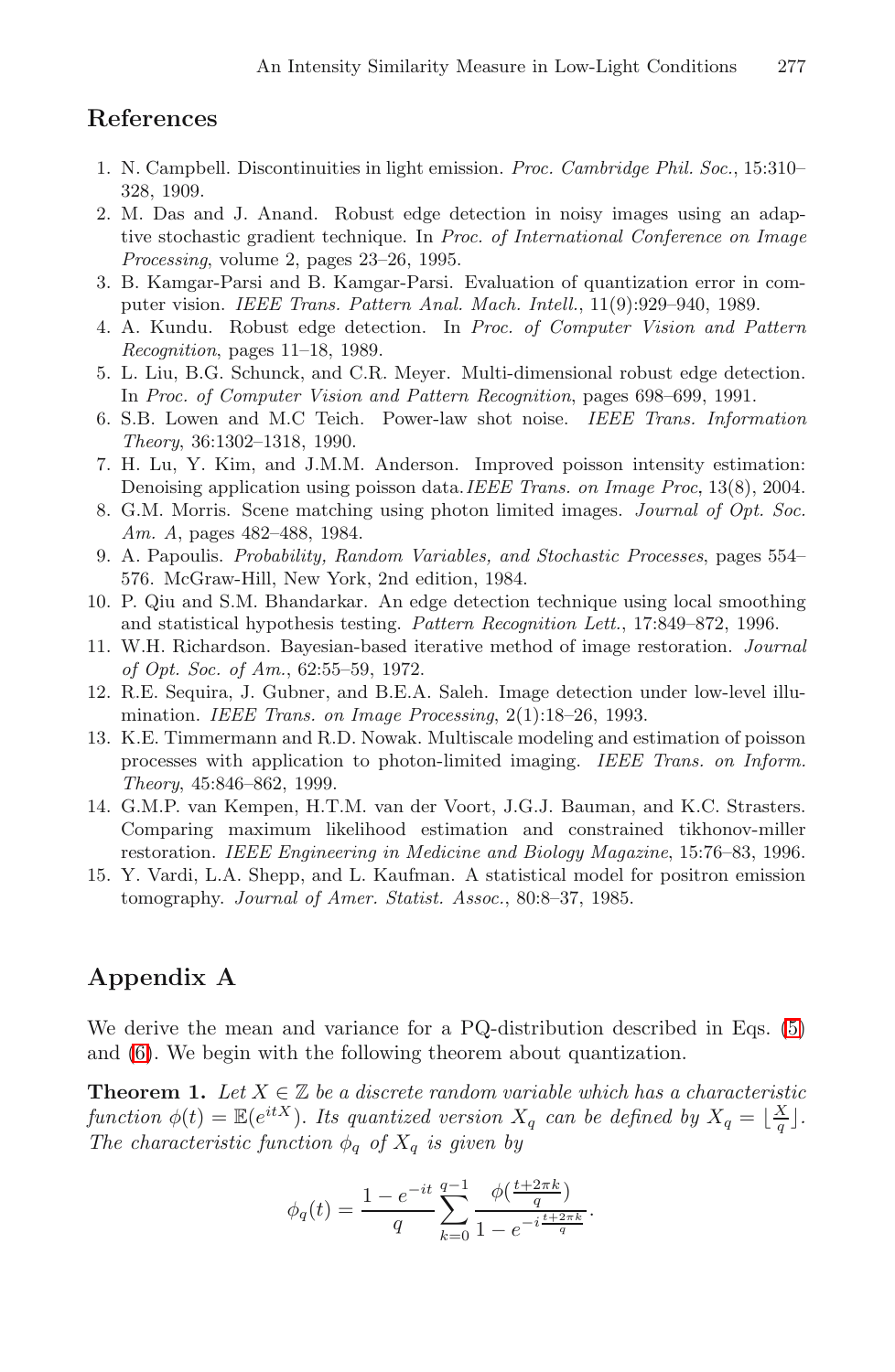*Proof.* Let  $p_n$  be  $p_n = P(X = n)$ . The characteristic function  $\phi_q$  of  $X_q$  is

$$
\phi_q(t) = \sum_{n = -\infty}^{\infty} p_n e^{i\left\lfloor \frac{n}{q} \right\rfloor t} = \sum_{n = -\infty}^{\infty} p_n e^{i\frac{n}{q}t} e^{i\left(\left\lfloor \frac{n}{q} \right\rfloor t - \frac{n}{q}t\right)}.
$$

The function  $f$ :  $\int \mathbb{Z} \rightarrow \mathbb{C}$  $n \to e^{i(\lfloor \frac{n}{q} \rfloor t - \frac{n}{q}t)}$  is q-periodic, therefore it can be written  $\frac{q-1}{q}$ 

by a trigonometric polynomial  $\sum$  $k=0$  $a_k e^{\frac{2\pi i k n}{q}}$ . Using a discrete Fourier transformation, we obtain:

$$
a_k = \frac{1}{q} \sum_{j=0}^{q-1} f(j) e^{-\frac{2\pi i j k}{q}} = \frac{1}{q} \sum_{j=0}^{q-1} e^{-i\frac{j}{q}t} e^{-\frac{2\pi i j k}{q}} = \frac{1}{q} \sum_{j=0}^{q-1} e^{-j\frac{i(t+2\pi k)}{q}}
$$

$$
= \frac{1 - e^{-i(t+2\pi k)}}{q(1 - e^{-i\frac{t+2\pi k}{q}})} = \frac{1 - e^{-it}}{q(1 - e^{-i\frac{t+2\pi k}{q}})}.
$$

Therefore,

$$
\phi_q(t) = \sum_{n=-\infty}^{\infty} p_n e^{i\frac{n}{q}t} \sum_{k=0}^{q-1} a_k e^{\frac{2\pi i k n}{q}} = \sum_{k=0}^{q-1} \sum_{n=-\infty}^{\infty} p_n e^{in\frac{t+2\pi k}{q}} \frac{1 - e^{-it}}{q(1 - e^{-i\frac{t+2\pi k}{q}})}
$$

$$
= \sum_{k=0}^{q-1} \phi\left(\frac{t + 2\pi k}{q}\right) \frac{1 - e^{-it}}{q(1 - e^{-i\frac{t+2\pi k}{q}})}.
$$

QED

**Corollary 1.** The mean  $E_q$  of  $X_q$  and variance  $V_q$  of  $X_q$  can be written by the mean E, the variance V, and the characteristic function  $\phi$  of X:

$$
E_q = \frac{E}{q} - \frac{1}{2} + \frac{1}{2q} + \frac{1}{q} \sum_{k=1}^{q-1} \frac{\phi(\frac{2\pi k}{q})}{1 - e^{-\frac{2\pi i k}{q}}}
$$

$$
V_q = \frac{V}{q} + \frac{1}{12} - \frac{1}{12q^2} - \frac{2E}{q^2} \sum_{k=1}^{q-1} \frac{e^{\frac{2\pi i k}{q}} \phi(\frac{2\pi k}{q})}{1 - e^{-\frac{2\pi i k}{q}}} + \frac{2}{q^2} \sum_{k=1}^{q-1} \frac{e^{-\frac{2\pi i k}{q}} \phi(\frac{2\pi k}{q})}{(1 - e^{-\frac{2\pi i k}{q}})^2} + \frac{1}{q} \sum_{k=1}^{q-1} \frac{\phi(\frac{2\pi k}{q})}{1 - e^{-\frac{2\pi i k}{q}}} - \frac{1}{q^2} \left( \sum_{k=1}^{q-1} \frac{\phi(\frac{2\pi k}{q})}{1 - e^{-\frac{2\pi i k}{q}}} \right)^2.
$$

These formulas are given by the computation of the derivatives of  $\phi_q$ , using the fact that  $E_q = -i\phi'_q(0)$  and  $V_q = -\phi''_q(0) - E_q^2$ .

Eqs. [\(5\)](#page-3-2) and [\(6\)](#page-3-3) are the result of the previous formulas with a Poisson distribution which has the characteristic function  $\phi(t) = e^{\lambda(e^{it}-1)}$ .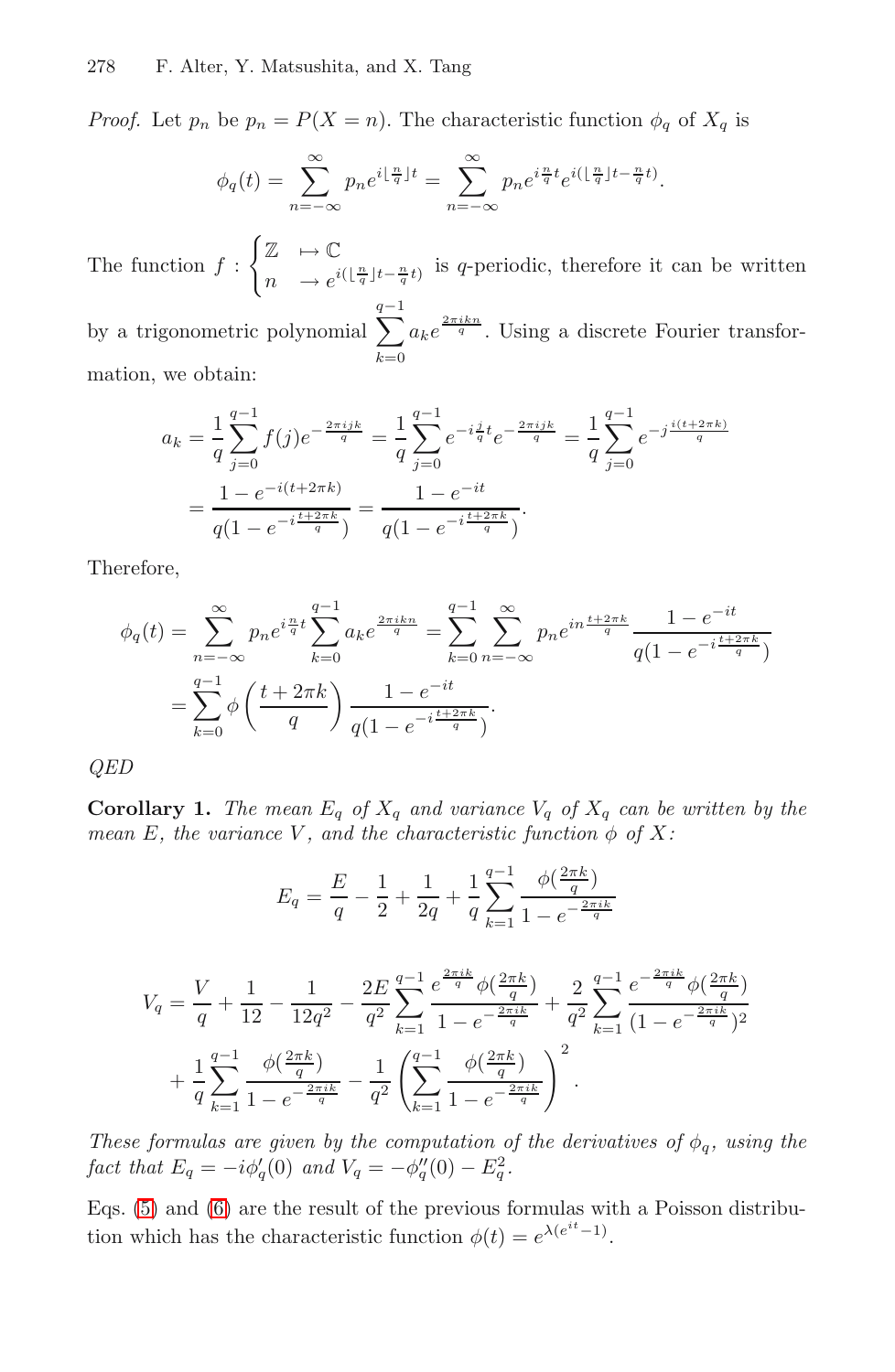Remark 1. We can extend the previous result to the continuous random variable case. Let X be a random variable in R, and  $\phi_X(t)$  its characteristic function. Let  $\lfloor X \rfloor$  be the quantized version of X. Using the Fourier series of the 1-periodic function defined over R, i.e.,  $f(x) = e^{it(\lfloor x \rfloor - x)} = \sum_{n=0}^{\infty}$  $n=-\infty$  $i\frac{e^{-i(t+2\pi n)}-1}{t+2}$  $\frac{1}{t+2\pi n}e^{2\pi inx}$ , we can show that the characteristic function  $\phi_{[X]}$  of  $[X]$  is

$$
\phi_{\lfloor X\rfloor}(t) = \sum_{n=-\infty}^{\infty} i \frac{e^{-i(t+2\pi n)} - 1}{t+2\pi n} \phi_X(t+2\pi n),
$$

where the summation has to be done by grouping terms of n and  $-n$  together if it is not convergent. The mean  $E_{|X|}$  can be simply derived by

$$
E_{\lfloor X\rfloor} = E_X - \frac{1}{2} + \sum_{n \neq 0} \frac{\phi_X(2\pi n)}{2\pi n}.
$$

This applies to any kind of distribution, for example, the mean of a Gaussian distribution can be derived as follows. Let  $X$  be a random variable following the Gaussian law  $\mathcal{N}(\mu, \sigma^2)$ . The characteristic function becomes  $\phi_X(t) = e^{i\mu t - \frac{\sigma^2 t^2}{2}}$ . Therefore,

$$
E_{\lfloor X \rfloor} = \mu - \frac{1}{2} + \sum_{n \neq 0} \frac{e^{i\mu 2\pi n - \sigma^2 2\pi^2 n^2}}{2\pi n} = \mu - \frac{1}{2} + \sum_{n=1}^{\infty} \frac{\cos(2\pi n\mu)e^{-\sigma^2 2\pi^2 n^2}}{\pi n}
$$

As the series on the right is decreasing exponentially with  $n$ , this gives a practical way to compute  $E_{|X|}$ .

# **Appendix B**

We derive the PQ-noise model in the linear range described in Eq. [\(7\)](#page-4-3). With an assumption that observed intensities are far enough from saturation, the approximation  $n = \infty$  can be used. We use the previous theorem described in Appendix A and divide the problem into two cases.

1. If  $q_1 \leq q$ , let  $X(\lambda)$  be a discrete random variable on the shifted Poisson distribution defined by

$$
\forall k \ge q_1 - q, P(X(\lambda) = k) = \frac{\lambda^{k+q_1 - q}}{(k+q_1 - q)!} e^{-\lambda}.
$$

In this case,  $\lfloor \frac{X(\lambda)}{q} \rfloor$  has the wanted PQ-distribution. It is straightforward to see that  $E_{X(\lambda)} = \lambda + q_1 - q$ , and  $V_{X(\lambda)} = \lambda$ .

2. If  $q_1 > q$ , let  $X(\lambda)$  be a discrete random variable which satisfies

$$
\begin{cases}\nP(X(\lambda) = 0) = \sum_{j=0}^{q_1 - q} \frac{\lambda^j}{j!} e^{-\lambda}, \\
P(X(\lambda) = k) = \frac{\lambda^{k+q_1 - q}}{(k+q_1 - q)!} e^{-\lambda}. \quad \forall k \ge 1\n\end{cases}
$$